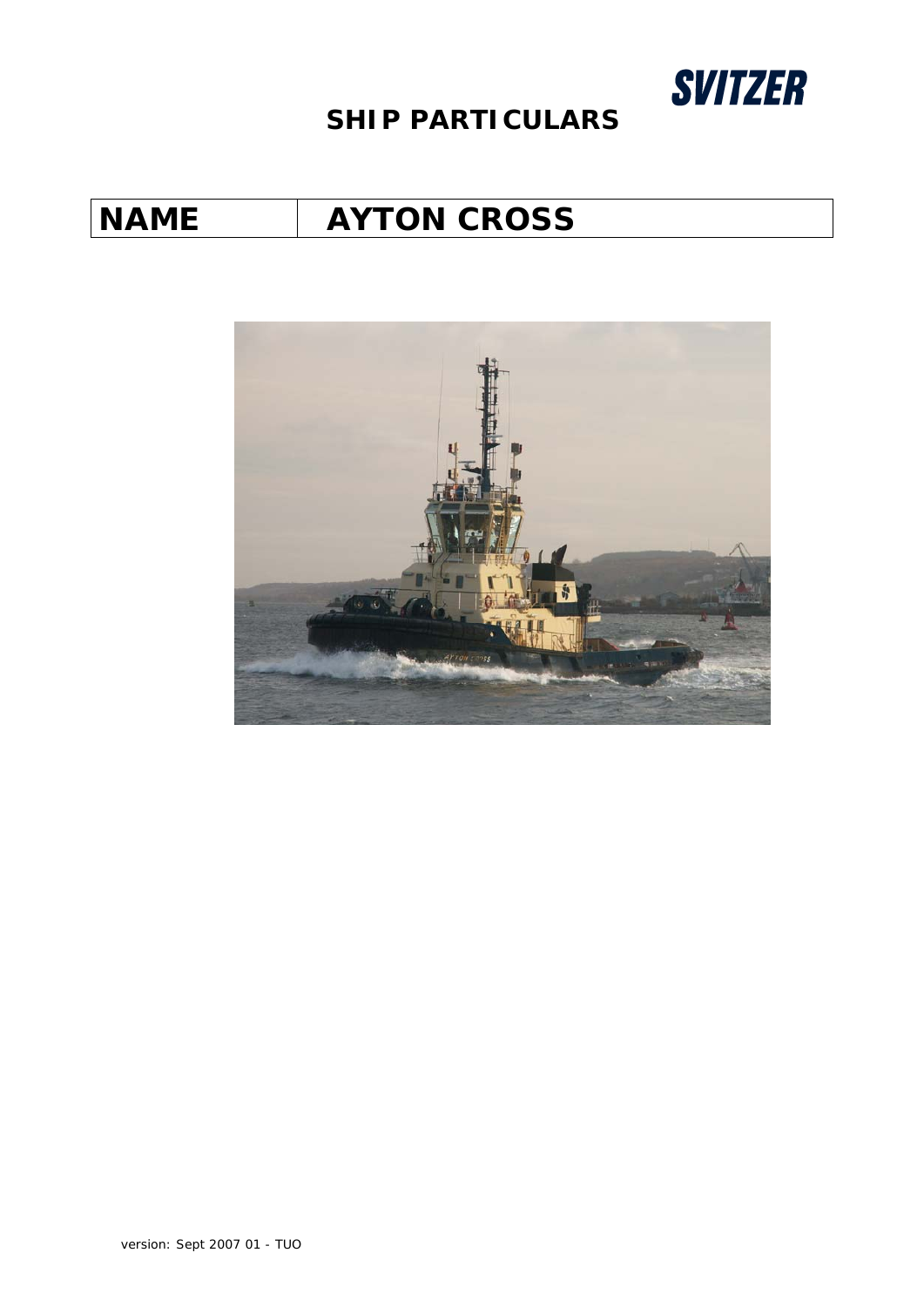

| <b>IDENTIFICATION</b>         |                             |                                     |  |  |
|-------------------------------|-----------------------------|-------------------------------------|--|--|
| <b>NAME</b>                   | <b>Ayton Cross</b>          |                                     |  |  |
| Callsign                      | ZQBH7 / SJQH                |                                     |  |  |
| Port Of Registry              | Middlesbrough               |                                     |  |  |
| <b>Flag State</b>             | <b>UK</b>                   |                                     |  |  |
| <b>IMO Number</b>             | 9206956                     |                                     |  |  |
| <b>MMSI Number</b>            | 235000031                   |                                     |  |  |
| Owner                         | Roda Bolaget                |                                     |  |  |
| Ship Manager                  | <b>Svitzer Marine Ltd</b>   |                                     |  |  |
| <b>Classification Society</b> | Lloyds Register of Shipping |                                     |  |  |
| <b>Class Notation</b>         | +100A1 LMC IWS UMS          |                                     |  |  |
| Date Keel Laid                | 2000                        |                                     |  |  |
| Date of Delivery              | 2000                        |                                     |  |  |
| Shipyard                      | Ast. Zamacona S.A. Spain    |                                     |  |  |
| <b>MAIN DIMENSIONS</b>        |                             |                                     |  |  |
| Length o.a.                   |                             | 33.0 Metres                         |  |  |
| Length Waterline              |                             | 30.57   Metres                      |  |  |
| Beam (moulded)                |                             | 11.4 Metres                         |  |  |
| Depth (moulded)               | 5.0                         | <b>Metres</b>                       |  |  |
| Draught                       | 3.9                         | <b>Metres</b>                       |  |  |
| Deadweight                    | 219                         | tonnes                              |  |  |
| Gross Tonnage                 | 433                         | tonnes                              |  |  |
| Nett Tonnage                  | 129                         | tonnes                              |  |  |
| Clear Deck Space              | 144                         | Square metres $@3$ tonnes per sq m. |  |  |
|                               |                             |                                     |  |  |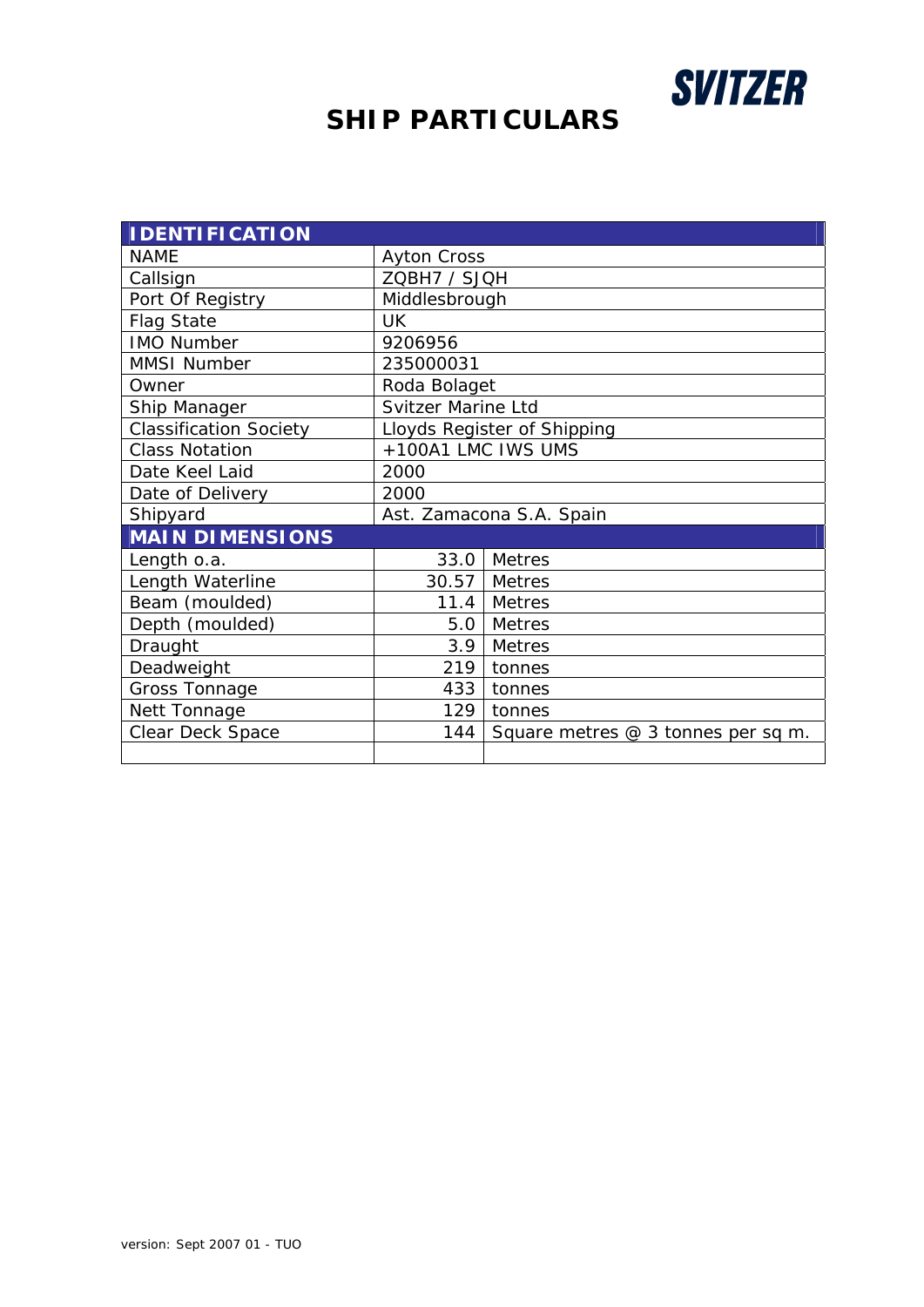

| <b>PERFORMANCE</b>       |                                   |                     |  |
|--------------------------|-----------------------------------|---------------------|--|
| Maximum speed            | 13.2                              | Knots               |  |
| Bollard pull ahead       | 60                                | metric tonnes       |  |
| Bollard pull astern      | 55                                | metric tonnes       |  |
| <b>CAPACITIES</b>        |                                   |                     |  |
| Accommodation            | 8berths                           | cabins<br>5         |  |
| Freshwater               | 20 tons                           | cubic metres        |  |
| Fuel                     | 103 tons                          | cubic metres        |  |
| <b>Ballast water</b>     | 37 tons                           | cubic metres        |  |
| Foam                     | 26                                | cubic metres        |  |
| Dispersant               | n/a                               | cubic metres        |  |
| <b>PROPULSION</b>        |                                   |                     |  |
| <b>Main engines</b>      |                                   |                     |  |
| Number                   | $\overline{2}$                    |                     |  |
| Manufacturer             | Niigata                           |                     |  |
| Model number             | 6L28HX                            |                     |  |
| Continuous rating        | 2200                              | Kw                  |  |
| Speed                    | 750                               | <b>RPM</b>          |  |
| <b>Propulsion</b>        |                                   |                     |  |
| Number                   | $\overline{2}$                    |                     |  |
| <b>Type</b>              | <b>ASD</b>                        |                     |  |
| Manufacturer             | Niigata                           |                     |  |
| Model number             | ZP31                              |                     |  |
| Propeller diameter       | 2200                              | millimetres         |  |
| Propeller speed          | 270                               | <b>RPM</b>          |  |
| <b>Bow thruster</b>      |                                   |                     |  |
| Number                   | 1                                 |                     |  |
| Manufacturer             | Brunvoll                          |                     |  |
| Model number             | FU-37-LTC-1000                    |                     |  |
| Propellor                | 500rpm type: F327c Variable Pitch |                     |  |
| Drive                    | <b>Direct</b>                     |                     |  |
| Thrust                   | 1                                 | metric tonnes       |  |
| <b>GENERATORS</b>        |                                   |                     |  |
| <b>Auxiliary engines</b> |                                   |                     |  |
| Number                   | $\overline{2}$                    |                     |  |
| Manufacturer             | Cummins                           |                     |  |
| Model number             | 6CTA 8.3G                         |                     |  |
| Continuous rating        | <b>170 KVA</b>                    | 415 v 3 phase 50 Hz |  |
| Speed                    | 1500                              | <b>RPM</b>          |  |
| <b>Harbour Engines</b>   |                                   |                     |  |
| Number                   | 1                                 |                     |  |
| Manufacturer             | Cummins / Stamford                |                     |  |
| Model number             | NTA855 -<br>DM                    |                     |  |
| Continuous rating        | 97                                | <b>KVA</b>          |  |
| Speed                    | 1500                              | <b>RPM</b>          |  |